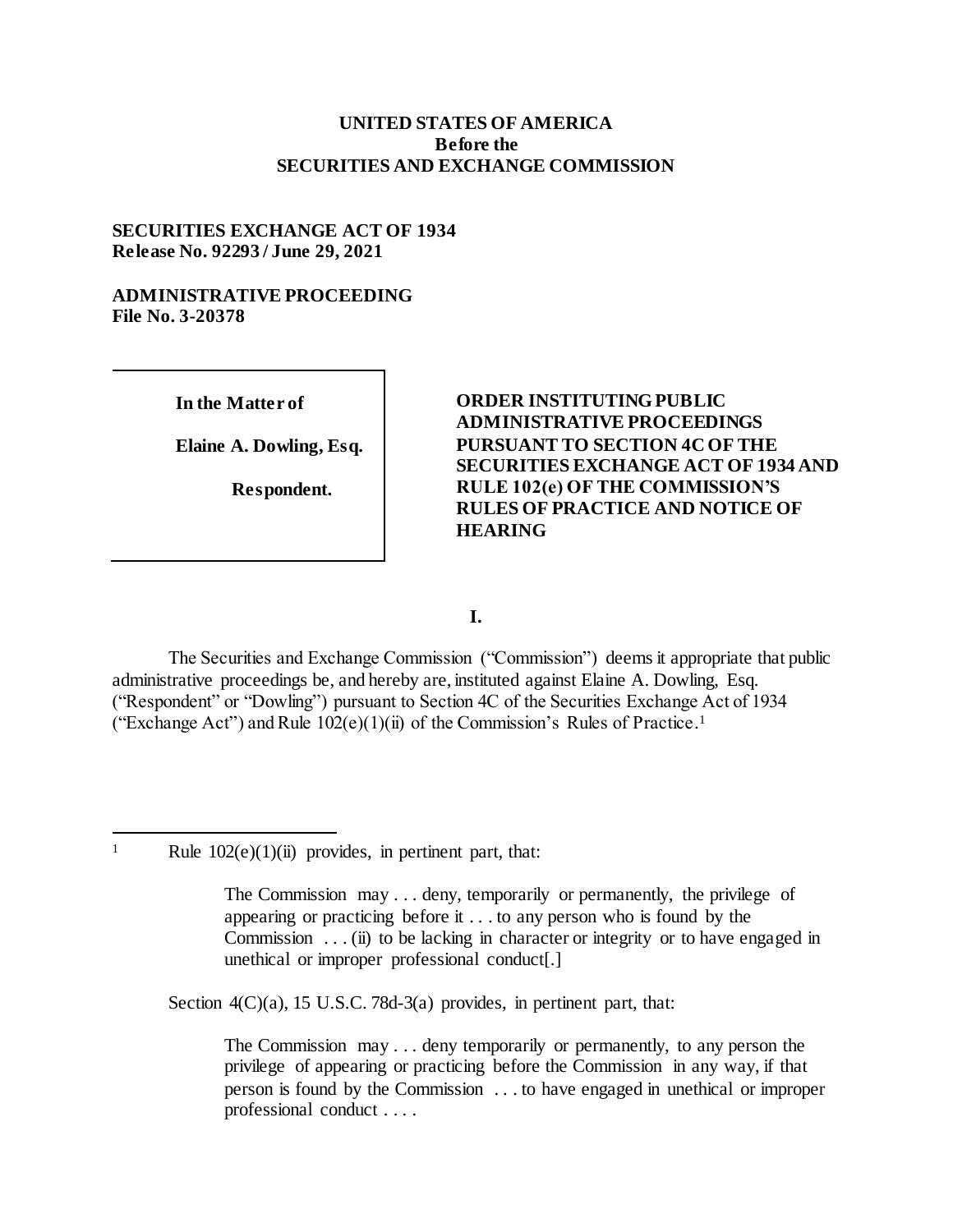**II.**

After an investigation, the Office of the General Counsel alleges that:

### A. RESPONDENT

1. Dowling is an attorney and member of the Nevada Bar. She is 45 years old and is a resident of Las Vegas, Nevada. Since mid-2016, Dowling has appeared and practiced before the Commission as she has served as counsel of record on SEC filings for numerous public companies.

### B. IMPROPER PROFESSIONAL CONDUCT

2. From mid-2016 to the present, Dowling has owned and operated the law firm EAD Law Group ("EAD Law") and was and is the sole attorney practicing at the firm.<sup>2</sup> During this time, Dowling employed as a purported "paralegal" Shawn Hackman—a disbarred former attorney who was suspended from appearing or practicing before the Commission as an attorney on September 10, 2002. *In the Matter of Shawn F. Hackman*, Exchange Act Release No. 46478. Dowling knew when she hired Hackman that he was disbarred.

3. Although purportedly employed by EAD Law as a paralegal, Dowling knowingly or recklessly permitted Hackman to appear and practice before the Commission as an attorney, in violation of his suspension under Rule 102(e), by allowing him to: (a) draft documents, in whole or in part, that were filed with the Commission on behalf of EAD Law clients and provide legal advice on issues arising under the federal securities laws relating to such documents; and (b) communicate directly with the Commission's staff regarding certain filings that he had drafted, in whole or in part, that had been filed with the Commission on behalf of EAD Law clients. *See* 17 C.F.R. § 201.102(f) ("practicing before the Commission shall include, but shall not be limited to: (1) Transacting any business with the Commission; and (2) The preparation of any statement, opinion or other paper by an attorney, accountant or other professional or expert, filed with the Commission in any registration statement, notification, application, report or other document with the consent of such attorney, accountant, engineer or other professional or expert.").

4. Hackman's work on SEC filings constituted the practice of law under Nevada law.<sup>3</sup> In *Lerner*, the court stated that "the overarching principle [is] that the practice of law is involved when the activity requires the exercise of judgment in applying general legal knowledge to a client's specific problem."<sup>4</sup> Among the activities that constitutes the practice of

j

<sup>2</sup> Before the formation of EAD Law, Dowling and Hackman worked at the law firm of Harold P. Gewerter, Esq. Ltd. ("Gewerter Law") which, for some period of time, operated under the name Gewerter & Dowling.

<sup>3</sup> *See, e.g., In re Lerner*, 124 Nev. 1232 (2008) (*en banc*).

<sup>4</sup> *Id.* at 1234.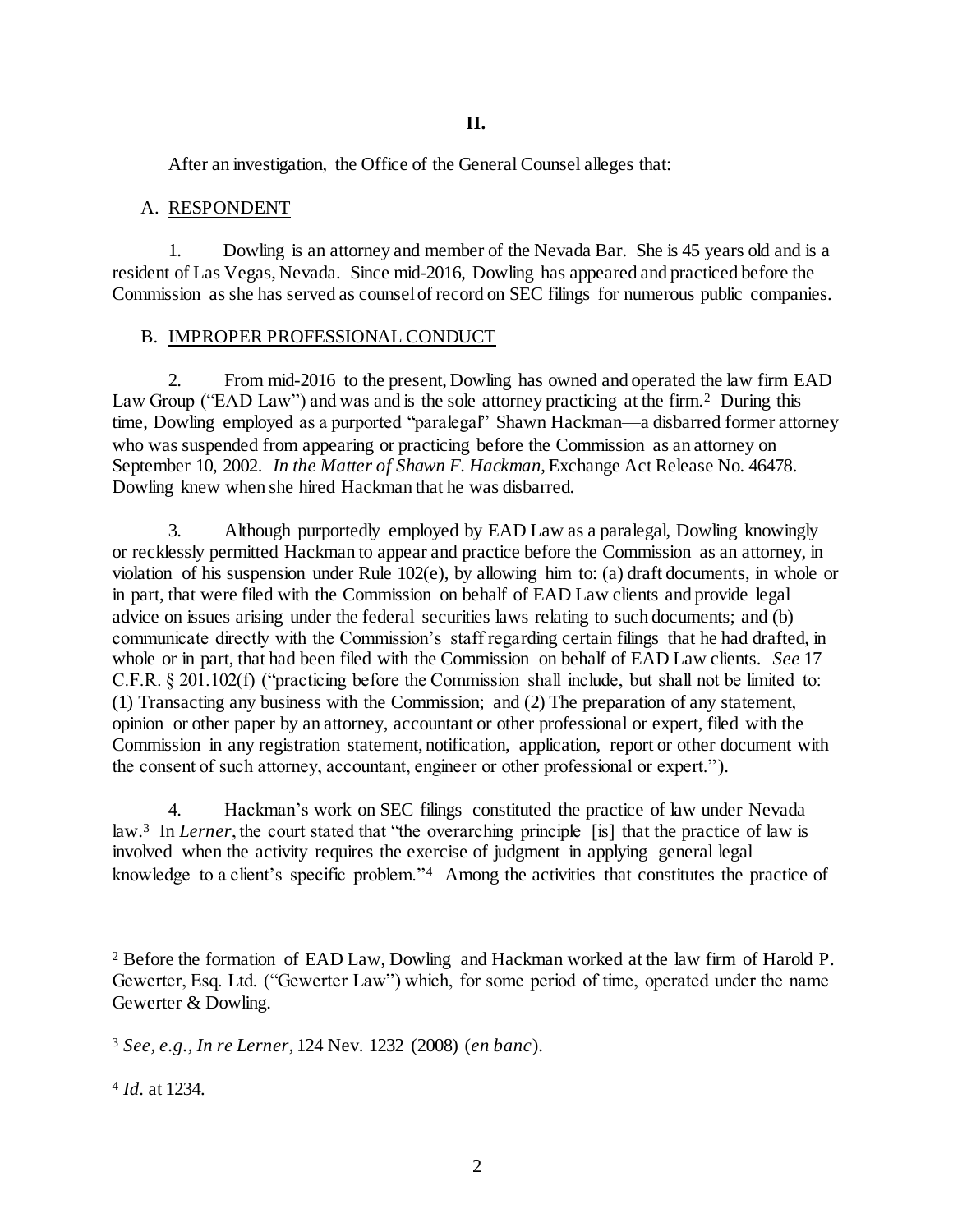law is "advising a client about his or her legal rights and recommending future actions."<sup>5</sup> Doing substantive drafting of legal documents constitutes the practice of law, even if a licensed attorney signs the document.<sup>6</sup> Agreeing to undertake a representation requires the exercise of professional judgment by a lawyer.<sup>7</sup> Similarly, "[b]illing is a classic function and responsibility of the practicing attorney" and a suspended attorney's direct billing of clients constitutes the unauthorized practice of law.<sup>8</sup> Finally, disbarred attorneys working as a paralegal have an obligation to limit, if not avoid, direct client contact.<sup>9</sup>

5. Dowling knowingly or recklessly permitted and/or enabled Hackman to draft and sign (using Dowling's name) attorney opinion letters to be included in SEC filings made by EAD Law clients that Dowling did not review before they were issued.

6. Dowling knowingly or recklessly permitted Hackman to communicate directly with Commission staff on behalf of issuers that were EAD Law clients whose filings were pending before the Commission, including:

- A. On or about June 20, 2019, Hackman, on behalf of AS Capital, Inc. ("AS Capital"), engaged in a call with staff in the Commission's Division of Corporation Finance and counsel for the prospective buyer of AS Capital in which Commission staff indicated that certain of the company's filings failed to adequately disclose the status of the pending transaction and what contingencies would need to be met for the transaction to close.
- B. On or about November 13, 2018, Hackman called an attorney in the Division of Corporation Finance and advocated for Tenaya Group, Inc.'s registration statement to become effective before the financial disclosures provided in the filing became stale.

<sup>7</sup> *See Lerner*, 124 Nev. 1232 at 1241.

<sup>8</sup> *Dickerson*, 2019 WL 6790651 at \*3.

l 5 *Id.* at 1241-42.

<sup>6</sup> *See In re Dickerson*, 2019 WL 6790651, at \*2 (D. Nev. Dec. 12, 2019) (Dickerson never "sign[ed] pleadings, attend[ed] depositions, or ma[d]e court appearances. However, Dickerson's work [which included "drafting pleadings"] was all substantive legal work in nature."). *See also e.g., In re Friedberg*, \_\_ N.Y.S.3d \_\_, 2021 WL 1259155, at \*2 (N.Y. App. Div. April 6, 2021) ("Activities like preparing memoranda and documents to be filed in court—even if subscribed to by an admitted attorney—or conducting interviews with clients are forbidden to a suspended or disbarred attorney.").

<sup>9</sup> *See In re Discipline of Crowley*, 132 Nev. 984, 2016 WL 2742371, at \*1 (May 9, 2016) (pointing to a "meeting with a client to review a trust document" as one of the improper actions and quoting approvingly from an out-of-state case that stated while "an attorney who has been suspended from the practice of law is permitted to work as a paralegal or similar for a licensed attorney, the suspended lawyer's functions must be limited exclusively to work of a preparatory nature under the supervision of the licensed attorney and must not involve client contact.").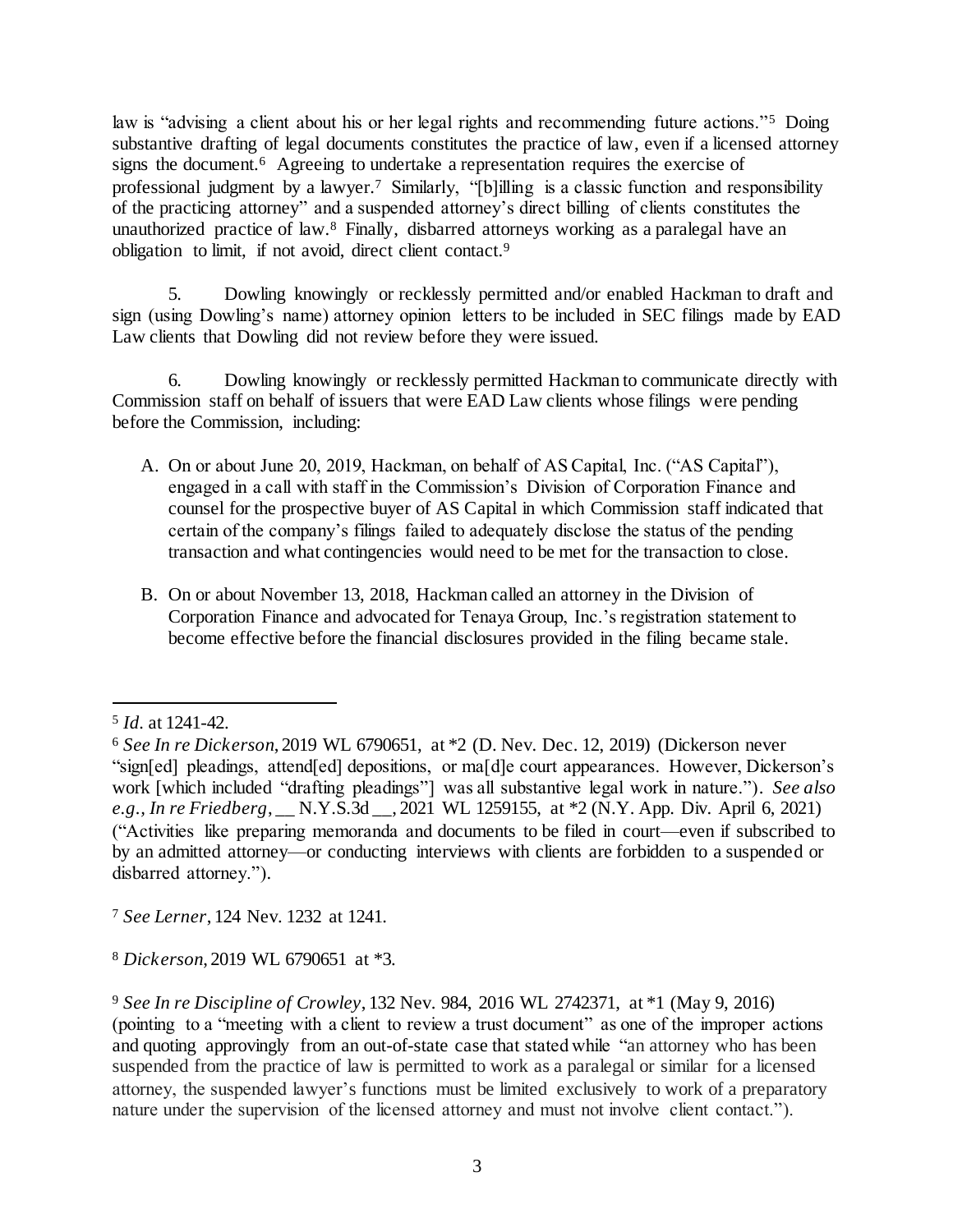7. Notwithstanding that Hackman was disbarred in both Nevada and Iowa and permanently suspended from appearing or practicing before the Commission, Dowling knowingly or recklessly permitted Hackman to present himself to clients that had retained EAD Law to draft SEC filings, and to outside persons working with the firm (such as co-counsel, opposing counsel and auditors), as a lawyer who was legally authorized to practice law before the Commission, without taking measures to correct that misimpression or to avoid a recurrence. Hackman's EAD Law business card listed his Juris Doctor degree but did not indicate that he was a paralegal or that he had been disbarred. Clients and other persons with whom Hackman worked repeatedly referred to Hackman as an "attorney" in conversations, and in documents sent to EAD Law, without correction by Hackman or Dowling. Further, to conceal that Hackman was providing legal services that he was not legally authorized to perform, Dowling knowingly or recklessly permitted or enabled him to utilize her email address and electronic signature so that it would appear Dowling had performed such services instead of Hackman.

8. Dowling knowingly or recklessly permitted or enabled Hackman to undertake engagements with EAD Law clients that would involve practicing before the Commission and to negotiate the fees to be paid to the firm and/or directly to Hackman for such engagements. These engagements included those with former clients of Gewerter Law who had worked with Hackman (but not Dowling), who brought their work to EAD Law so Hackman could continue to function as their "counsel" at EAD Law.

9. For his work on SEC filings for clients of EAD Law, Dowling paid Hackman more than \$200,000 per year in each of 2018 and 2019, far in excess of the approximately \$32,000 to \$52,000 per year she paid other paralegals who worked at EAD Law. Moreover, while other paralegals were paid on a salary or hourly basis, Dowling paid Hackman a share (often 40-50%) of the fees the firm earned for his work on SEC filings. At times, EAD Law clients paid Hackman directly for legal work instead of paying the firm. On multiple occasions when clients paid both Hackman and the firm for work on S-1 registration statements, clients paid Hackman more than they paid Dowling or EAD Law.

10. Dowling knowingly or recklessly permitted Hackman to engage in the practice of law in drafting, in whole or in part, SEC filings for numerous EAD Law clients, including but not limited to:

# **a. DCA Asset Management, Inc. ("DCA") and Apex 11, Inc. ("Apex")**

Anthony Iarocci, the primary owner of DCA and Apex, testified that he understood that Hackman was an attorney and referred to him as such in written communications.<sup>10</sup> Iarocci testified that he turned to Hackman, not Dowling, for legal advice on his SEC filings. He further indicated that he had no contact at all with Dowling prior to receiving the staff's subpoena in Fall 2019, well after Hackman had prepared many SEC filings for his companies. On numerous occasions, Iarocci emailed Hackman with legal questions regarding SEC filings and Hackman responded with no indication that he consulted with Dowling prior to responding. For example:

l

<sup>10</sup> For example, in a July 10, 2019 email, he introduces Hackman as his "SEC attorney."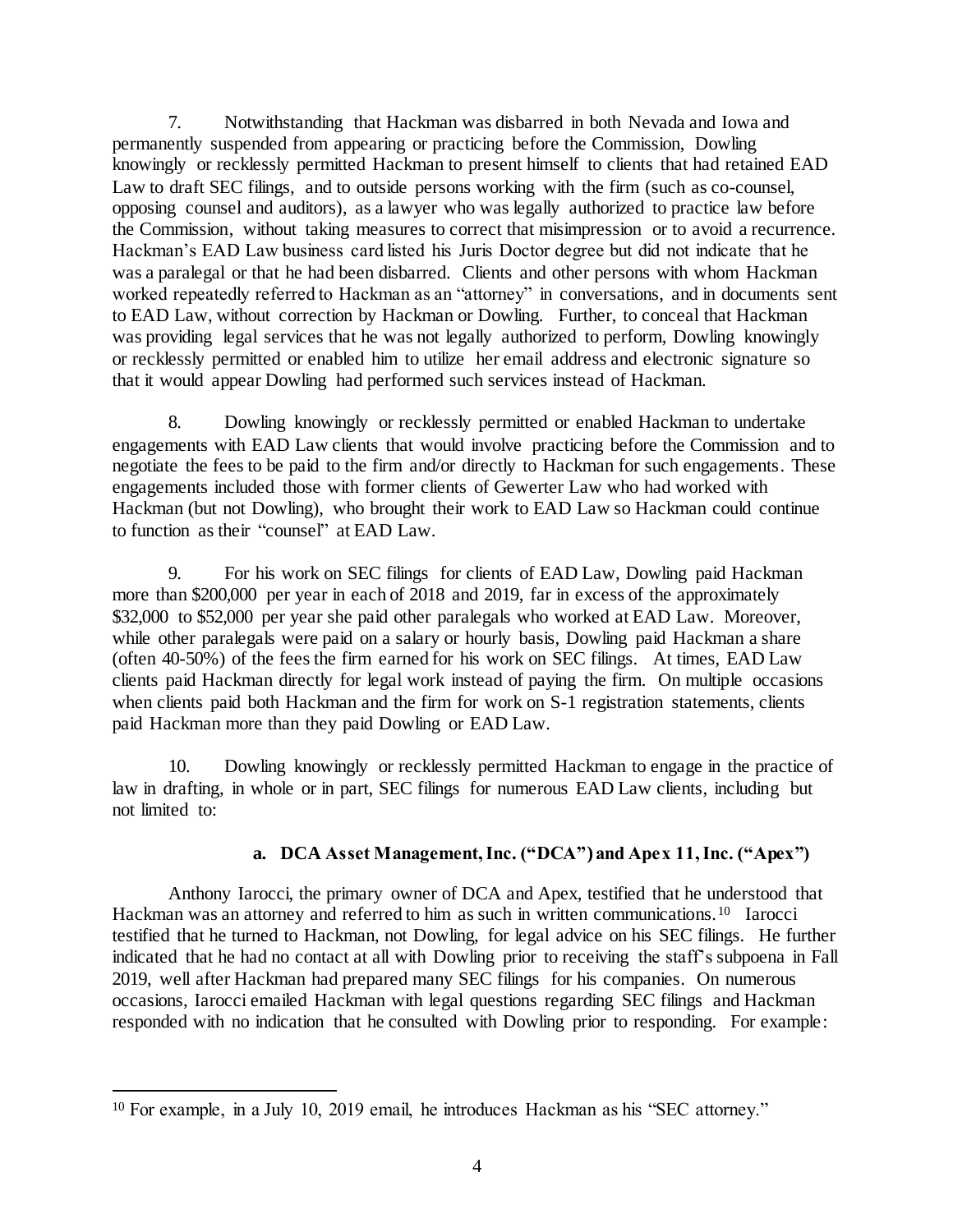- On July 31, 2018, Hackman advised what financial disclosures were required with a new registration statement and also how dividends would be disclosed in a later filing.
- In an August 6, 2018 email string, Iarocci asked Hackman a series of questions regarding why language referring to Apex as an emerging growth/blank check company was included in the draft Form 10. Hackman responded, "Since the initial Form 10 included Emerging Growth language and the Company remains a blank check [] I left this in so as to not generate questions as to what had changed within the company to merit the removal." After further comment by Iarocci, Hackman responded, "Yeah its [sic] generic but [has] been approved [by the SEC] many times."
- In a February 4, 2019 email string, Iarocci asked Hackman a series of questions concerning what DCA would have to file regarding Apex 10, another entity in which Iarocci was in the process of obtaining an interest. Hackman advised what information must be disclosed, what other types of filings instead of a Form 10 may be an option, and that additional disclosures may be required if there was a substantial delay between when Iarocci acquired Apex 10 and when DCA made the filing.<sup>11</sup>
- In a January 17, 2019 email string, Iarocci asked Hackman a series of questions concerning the process to have Apex's registration statement declared effective by the SEC and options for strategic transactions once Apex was effective. Hackman explained the various SEC filings that would be required if Iarocci wanted to merge an operating entity into Apex and raise funds, including what would need to be done if he wanted to include shareholders in a separate entity Iarocci had an interest in as part of the transaction. He further advised on the Board of Directors' obligation to use its reasonable business judgment in assessing any potential strategic transaction.<sup>12</sup>
- In a June 25, 2019 email, the auditor told Iarocci that he should consult with "SEC counsel" about whether Apex 11 needed to file a 10-K (which the SEC had requested in a comment letter) or whether the auditor was correct that an auditor's opinion should be sufficient. After being advised by the auditor to send the question to his SEC counsel, Iarocci forwarded the email to Hackman and asked his opinion on the two options. Hackman responded, "I agree with them [the auditor] that a 10k should not be needed."

l

<sup>&</sup>lt;sup>11</sup> Dowling acknowledged in testimony that the advice provided by Hackman constituted legal advice that only a lawyer could properly provide, and she had no recollection of discussing the questions with Hackman before he provided the advice to Iarocci.

<sup>&</sup>lt;sup>12</sup> Dowling acknowledged in testimony that the advice provided by Hackman constituted legal advice that only a lawyer could properly provide, and she had no recollection of discussing the questions with Hackman before he provided the advice to Iarocci.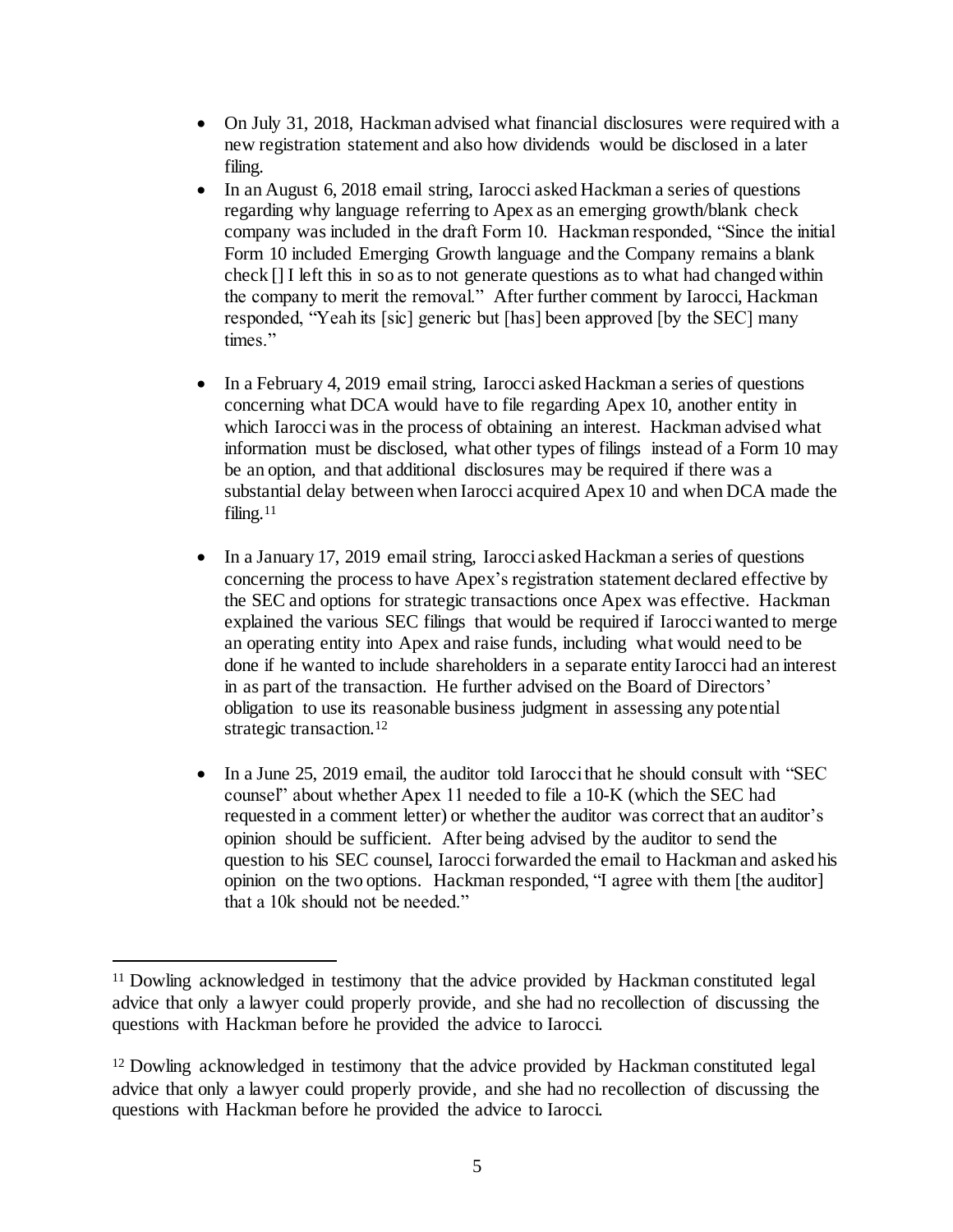Many draft SEC filings were exchanged between Hackman and the client with no indication that Dowling was involved in any way. For example:

- On October 9, 2018, Hackman sent a revised draft of the DCA Form 10 that addressed a series of comments raised by the auditor. Hackman stated, "A couple of these I just said that I would add rather than spend the time having the debate."
- On July 24, 2018, Hackman sent a revised version of the DCA Form 10 and advised that he has "[j]ust a bit more to do on Apex 11" and hoped to circulate a draft the next day. The email string also includes an earlier email indicating that Hackman was "making good progress on both Form 10s."
- On April 24, 2019, Hackman circulated a draft of Apex's amended Form 10 and the accompanying letter to the SEC, and further advised that it would be prudent to increase the time it would take to file a 10-K if there was uncertainty as to the ability to meet the timeline currently provided.
- On July 31, 2020, at Iarocci's behest, Hackman was sent a draft of the Apex Form 10 to review. On August 10, 2020, Hackman provided a revised draft and indicated it "[S]hould be ready to file." The next day he provided an additional draft.

Iarocci's long-time corporate counsel did not have significant experience with Form 10 filings, so Iarocci looked for someone, ultimately Hackman, with greater SEC expertise. Iarocci's corporate counsel deferred to Hackman on securities law issues because he understood Hackman to be an experienced securities law attorney.<sup>13</sup> Counsel informed staff that he would not have deferred to Hackman if he had known that Hackman was not a licensed attorney.

### **b. Lucent, Inc. ("Lucent")**

l

Hackman engaged in the practice of law in preparing SEC filings for numerous companies in which Brian Blaszczak had an ownership interest, or that Blaszczak consulted for, including Lucent. Blaszczak testified it was his understanding that Hackman was a licensed attorney, and that Hackman had functioned in that capacity for Blaszczak's companies. He referred to Hackman as an "attorney" in multiple written communications.

Blaszczak testified that he had worked with Gewerter and Hackman for a number of years through Gewerter Law. However, starting in approximately 2014, Gewerter became focused on a project in Costa Rica and Blaszczak turned to Hackman almost exclusively for his legal work. He did not substantively deal with Dowling at Gewerter Law. He indicated that, when Gewerter and Dowling split, he took his business to EAD Law solely because he wanted to continue working with Hackman. Blaszczak testified that had Hackman started his own firm (or joined a different firm), Blaszczak would have retained that firm, not EAD Law. At EAD Law, Blaszczak had very limited substantive interactions with Dowling and continued to turn to

<sup>&</sup>lt;sup>13</sup> For example, on November 11, 2018, corporate counsel provided comments to the DCA Form 10 and stated that he was "deferring ultimately to Shawn and Bill [the auditor] for their expertise relating to the Form 10 and financial statements, respectively."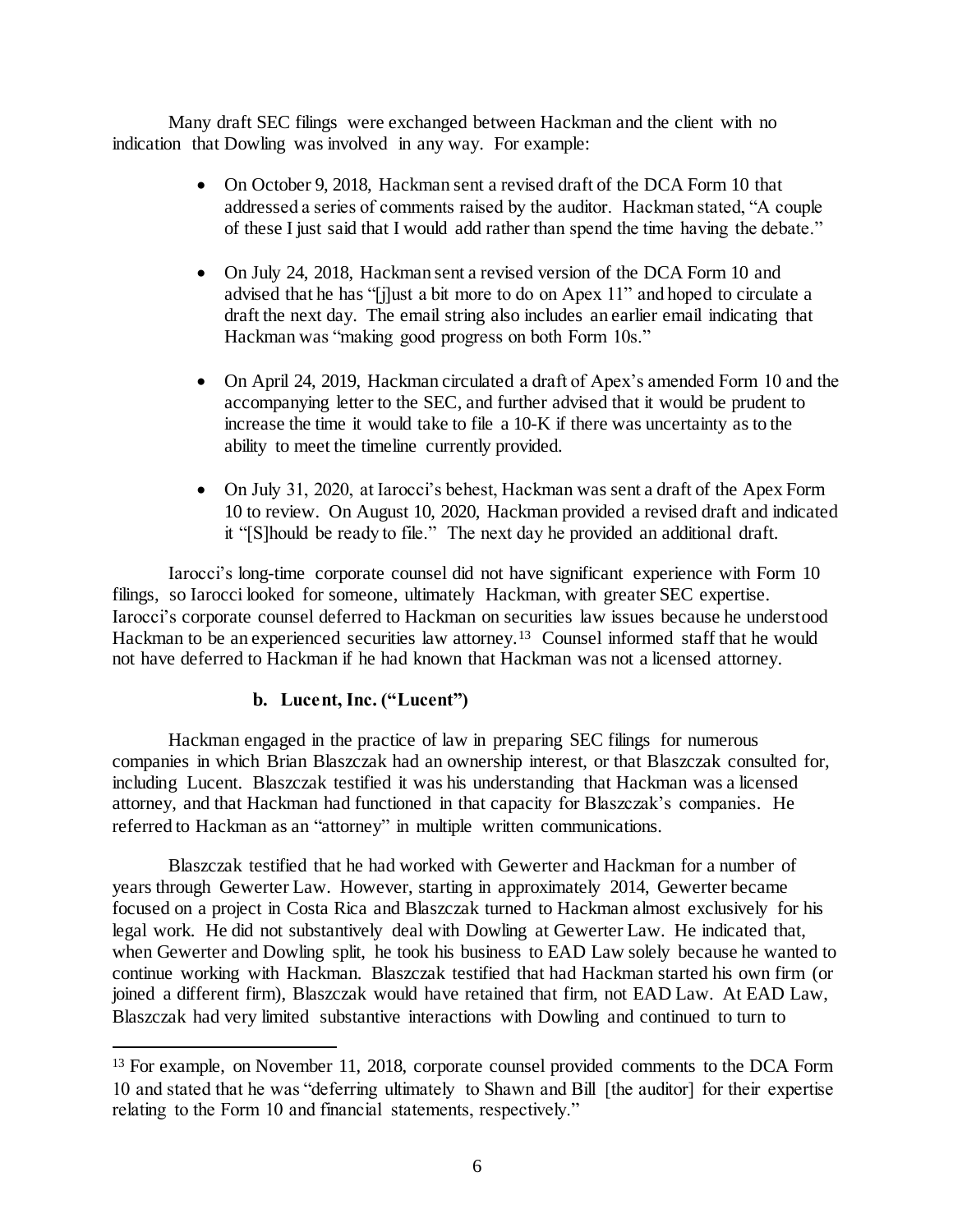Hackman for his legal work on SEC filings. Blaszczak or his company often paid Hackman (or one of his companies) directly for legal work.

Hackman engaged in the practice of law in his work for Lucent by drafting, in whole or in part, the documents filed with the Commission, including:

- On May 29, 2019, Blaszczak emailed the Lucent principals a draft of an S-1 and asked them to "pay the lawyers" because he needed legal input on certain highlighted provisions. Blaszczak then forwarded the email to Hackman stating, "read below S-1 section need your expertise!!!!!!" Blaszczak confirmed that he needed legal advice from Hackman in reviewing the S-1.
- On June 12, 2019, Hackman sent Blaszczak a revised version of the Lucent S-1. That same day, an email from Dowling's email address sent an S-1 opinion letter with an electronic image of Dowling's signature. But Dowling testified that it was her "normal practice to want a wet [or physical] signature on [] opinion letter[s]." Hackman actually signed and sent the Lucent opinion letter.
- On April 7, 2020, Blaszczak sent Hackman an email asking for advice about how to respond to SEC comments concerning the dilution of Lucent shares. Blaszczak testified that he and Hackman had a call to address the question, in which Dowling did not participate. More broadly, Blaszczak testified that Hackman was responsible for providing the legal advice and drafting assistance needed during the SEC comment letter process with respect to Lucent and other companies.

# **c. Gold Standard Mining Company ("GSMC")**

Hackman engaged in the practice of law in preparing SEC filings, in whole or in part, for numerous companies that Kim Southworth owned or for which Southworth consulted, including Gold Standard Mining Company ("GSMC"). Southworth acknowledged that Hackman functioned as his attorney for numerous of his entities. Southworth repeatedly referred to Hackman as his "counsel" in email communications or asked Hackman to do the "legal" review of documents to be filed with the Commission. Southworth testified that he did not work much with Dowling at Gewerter Law and that when he has needed legal work since the formation of EAD Law, he has turned to Hackman. Southworth, or one of his companies, at times paid Hackman directly for his legal work on SEC filings.

With respect to GSMC specifically, evidence of Hackman engaging in the practice of law in performing legal work on SEC filings includes:

- On January 19, 2017, Hackman sent to Southworth and an accountant a draft of the GSMC S-1. He sent another draft to them on April 2, 2017.
- On April 4, 2017, Hackman made revisions to the S-1 in response to comments from GSMC's accountant.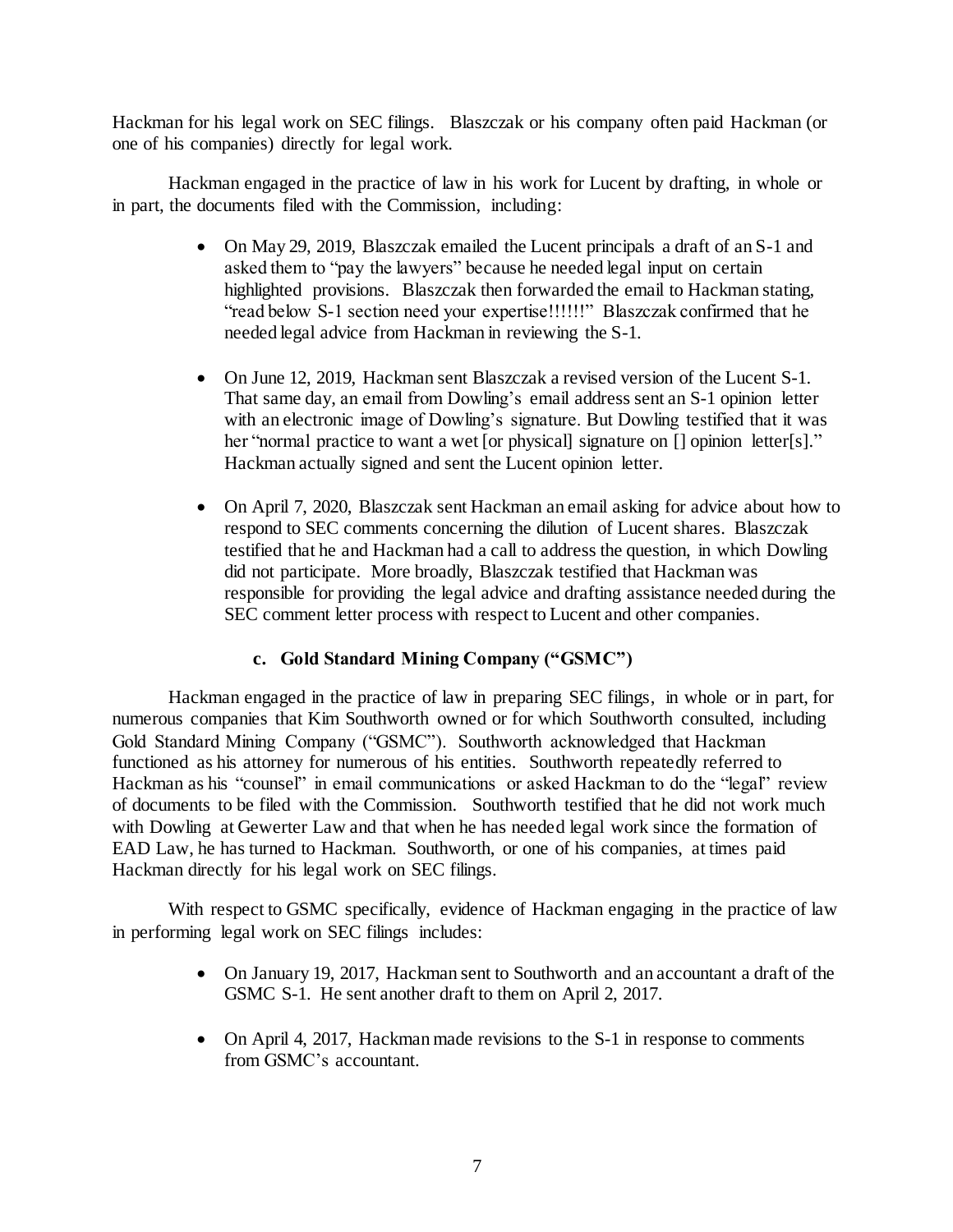- On May 8, 2017, the accountant working on the GSMC S-1 asked whether certain documents should be filed as an amendment and Hackman advised that, in light of discussions with the SEC reviewer who did not mention the documents, he recommended against filing an amendment at that time.
- On September 8, 2017, an email from Dowling's accountsent a revised draft of the S-1, indicating "*I* have also added the 6 months column . . ." (italics added). However, track changes in the document show that it was Hackman who made the revisions, and the document's metadata shows that he authored and last modified the document. Hackman used Dowling's email to convey other drafts of the S-1, particularly when the auditor was included in the email strings.
- On November 20, 2017, Southworth asked Hackman to review a draft posteffective amendment for GSMC and asked if information regarding GSMC's ownership had been adequately disclosed, and Hackman advised that the disclosure was adequate and advised against making changes.
- On March 27, 2018, Hackman sent a draft of the GSMC 10-K that he had prepared. Southworth paid Hackman directly for this work.

# **d. Sharp Holding Co. ("Sharp")**

Tracy Smith is the owner of Sharp. Hackman engaged in the practice of law in preparing SEC filings for Sharp. Smith testified that Dowling was just the "face" of the firm with a law license and that "Shawn is basically doing the work." Elsewhere, he said he it was "pretty well clear and established that he's [Hackman] running the f-[ing] place," meaning EAD Law.

Other than a very preliminary conversation that included Dowling, Smith did not speak to her about the Sharp S-1 and was unaware of any involvement by her. Dowling testified that she did not recall working on the Sharp S-1 and acknowledged that, if Hackman "did work on a Sharp S-1 without [her] review and involvement . . . it would violate his disbarment." Smith paid Hackman approximately \$1,800 (via Walmart2Walmart money transfer) directly for this work. Smith paid Hackman directly for other work and estimated that, over time, 80% of the payments for legal work went to Hackman and 20% to Dowling.

Hackman engaged in the practice of law in performing legal work on Sharp's S-1, including:

- On August 15, 2019, Smith sent a draft of an S-1 section for Hackman to review, imploring him, "Let['s] get this done man, I would like to get this filed Friday" and indicating that "I will also work on getting some more cash for Friday morning." Smith testified that he and Hackman had "worked daily together to get it [the S-1] done" and he wanted it finished.
- On August 28, 2019, Hackman sent Smith a copy of the S-1 and a document titled "Final Legal Opinion" bearing an electronic image of Dowling's signature. Hackman prepared and signed the opinion.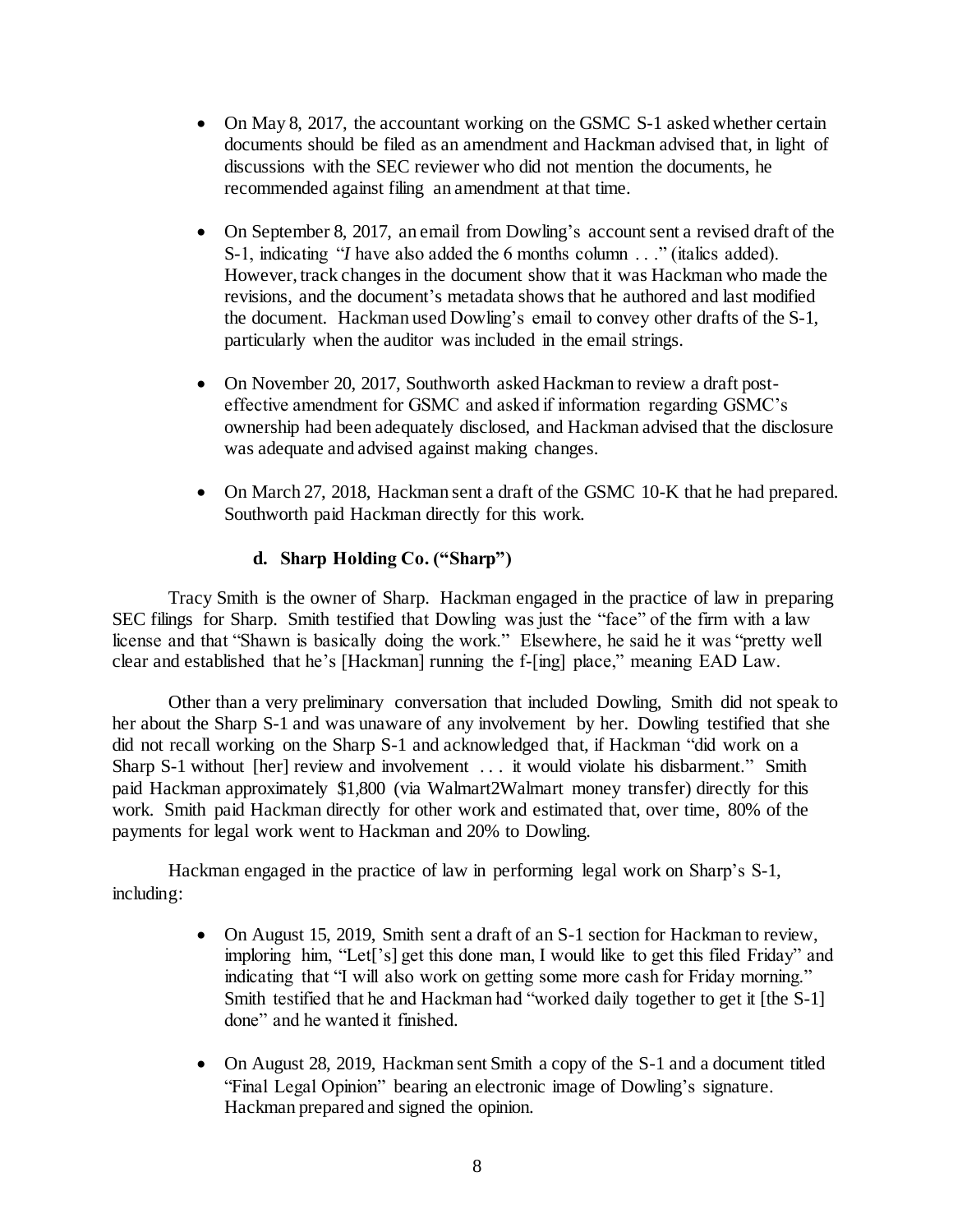- On August 28, 2019, Smith asked Hackman to make certain revisions to the S-1 and Hackman responded, "Should be good to go to edgar [sic]."
- On September 4, 2019, Smith asked Hackman, the auditor, and the accountant to review a draft S-1 amendment and give their clearance to file. Hackman responded, "No comments from here on the body."

In addition to communicating via email, Hackman would regularly text with Smith, including about how to respond to a comment letter from the SEC regarding Sharp's S-1. These texts repeatedly refer to Smith making payments to Hackman via the Chime system, and Smith paid Hackman approximately \$2,260 via Chime for work on the Sharp S-1 and comments thereto and work on filings and comments for other companies.

11. Additional public companies for which Hackman engaged in the practice of law in preparing SEC filings, in whole or in part, while employed by EAD Law, include but are not necessarily limited to: Triton Acquisition Co. (including an S-1 filed August 8, 2016), Sanz Solutions, Inc. (including a 1-A filed October 6, 2016), Allure Worldwide, Inc. (including an S-1 filed November 22, 2019), Tenaya Group, Inc. (including an S-1 filed May 29, 2019), Tribus Enterprises, Inc. (including an S-1 filed June 13, 2017), Atlantic Acquisition II, Inc. (including an S-1 filed November 9, 2017), Energy Conversion Services, Inc. (including an S-1 filed October 13, 2017), Flashapp, Inc. (including an S-1 filed November 28, 2018), Tipmefast, Inc. (including an S-1 filed February 6, 2018), AS Capital, Inc. (including a 14F-1 filed June 6, 2019), Biocrude Technologies, Inc. (including an amended S-1 filed June 29, 2017), Ultimate Holdings Corp. (including an amended 1-A filed on July 17, 2018), Fortuneswell Corp. (including an S-1 filed July 14, 2017), Celexus, Inc. (including an S-1 filed August 2, 2019), Darkstar Ventures, Inc. (including an S-4 filed October 2, 2019), Farstar, Inc. (including an S-1 filed August 28, 2020), Friendable, Inc. (including an 8-K filed April 15, 2019), LGH Group US, Inc. (including an S-1 filed August 8, 2018); Shengshi International Holding Group, Inc. (including a Form 10 filed June 24, 2019), Skilift, Inc. (including an S-1 filed April 27, 2018), Thomas Capital Corp. (including an S-1 filed June 26, 2017), US-Dadi Fertilizer, Inc. (including an 8-K filed August 14, 2017), Wellness Matrix Group, Inc. (including an amended Form 10 filed October 15, 2018), Tiburon International Trading Corp. (including an amended S-1 filed May 25, 2018), Cheval Resources Corp. (including an amended S-1 filed August 3, 2018), She Beverage Company, Inc. (including an S-1 filed January 14,2020), Atlantic Acquisition, Inc. (including a 10-K filed September 13, 2017), GP Solutions, Inc. (including a 1-A filed September 20, 2019), Cyclone Power Technologies, Inc. (including a 10-Q filed August 21, 2017), and Downkicker, Inc. (including a Form D filed April 4, 2017).

12. In mid-August 2020, despite the Commission's then-ongoing investigation and purportedly being "shocked" when presented with evidence during investigative testimony that suggested Hackman had engaged in the practice of law by drafting SEC filings, in whole or in part, for EAD Law clients, Dowling continued to permit Hackman to engage in the practice of law by drafting, in whole or in part, SEC filings for EAD Law clients. Rather than have Hackman refrain from doing legal work, on many occasions Hackman and Dowling attempted to create the façade that she had reviewed Hackman's work product by having Hackman send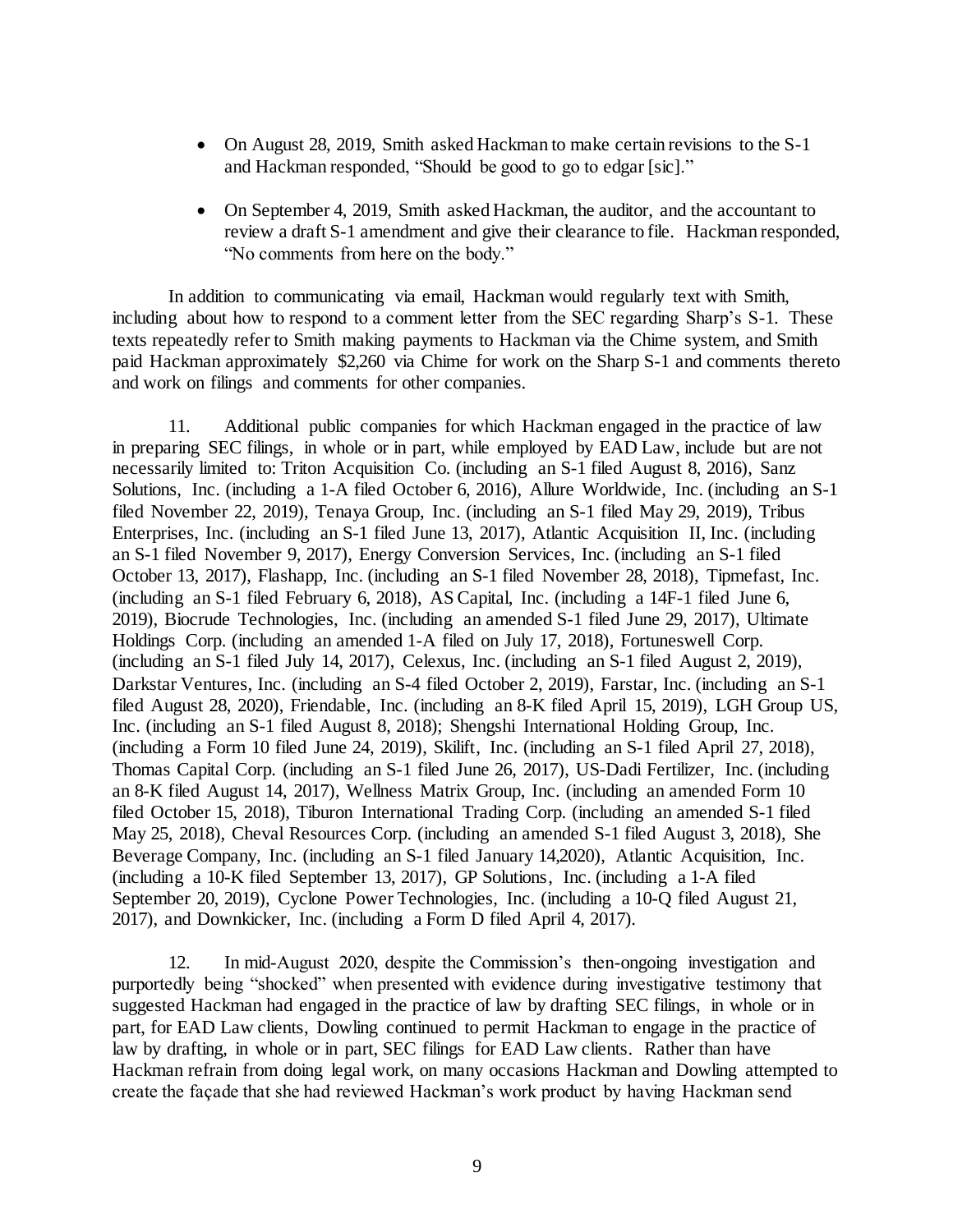Dowling a document "for review" only for him to immediately (or nearly so) transmit the document to clients or others before Dowling did, or could have, reviewed it. For example:

- On August 27, 2020, Hackman sent Dowling a draft attorney opinion letter to be filed with the Farstar, Inc. ("Farstar") S-1 "for review and signature." Fewer than two minutes later, Hackman sent an electronically-signed version of the opinion letter (and another document) to the service that makes filings through the SEC's EDGAR system.
- On October 5, 2020, Hackman sent Dowling a 42-page draft of an S-1 for Global Habitat Resources, Inc. ("Global Habitat"). Approximately 1.5 hours later, Hackman sent the exact same document, without a single change having been made, to the client.

13. Hackman engaged in the practice of law on most SEC filings made by clients of EAD Law.

14. Hackman exercised his Fifth Amendment rights against self-incrimination when asked whether he "functioned as counsel on the vast majority of SEC filings made by clients of EAD Law" from the firm's inception. Hackman similarly exercised his Fifth Amendment rights when asked whether Dowling supervised his work on SEC filings (both generally and with respect to specific companies) and on other matters relating to whether he engaged in the practice of law while employed at EAD Law, including whether he sent drafts of documents (such as the Farstar opinion letter and Global Habitat S-1 discussed above) to Dowling to create the appearance that she reviewed them.

15. Dowling continued to allow Hackman to function as securities counsel to clients of EAD Law notwithstanding the Commission's ongoing investigation primarily because, without him doing so, she would have been unable to maintain a securities law practice. She is primarily a litigator who lacks the securities law expertise to maintain that part of the practice herself.

16. Dowling knowingly or recklessly failed to make reasonable efforts to prevent Hackman from engaging in the practice of law that enabled him to assume the representation of EAD Law clients before the Commission as she did not put in effect measures giving reasonable assurance that Hackman's conduct was compatible with her professional obligations as Hackman's supervisor.

17. Dowling, as Hackman's supervisor, knowingly or recklessly failed to make reasonable efforts to ensure that Hackman's conduct was compatible with her professional obligations as she assisted him in engaging in the unauthorized practice of law by performing legal work on SEC filings and appearing and practicing before the Commission notwithstanding his disbarment and suspension from appearing or practicing before the Commission as an attorney.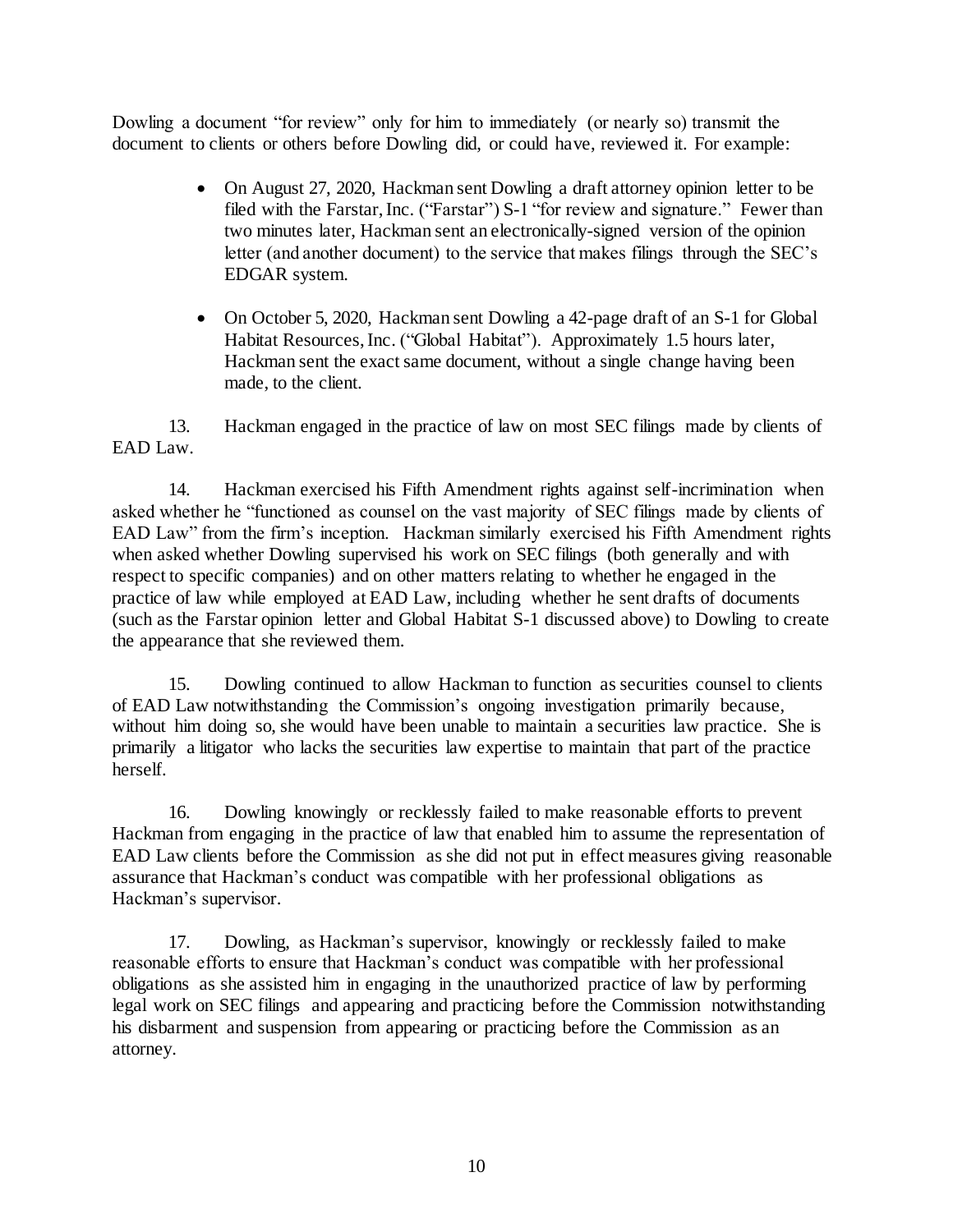18. Dowling's conduct also reflected dishonesty and deceit in that, by knowingly or recklessly allowing Hackman to engage in the practice of law in appearing and practicing before the Commission on behalf of EAD Law clients, she created the false impression that he was legally authorized to perform such work.

### C. VIOLATIONS

As a result of the conduct described above, Dowling has engaged in improper professional conduct within the meaning of Section  $4C(a)(2)$  of the Securities Exchange Act of 1934 and Rule  $102(e)(1)(ii)$  of the Commission's Rules of Practice, in that Respondent knowingly or recklessly violated:

- (1) Nevada Rule of Professional Conduct 5.3, which provides that "With respect to a nonlawyer employed or retained by or associated with a lawyer: (a) A partner … shall make reasonable efforts to ensure that the firm has in effect measures giving reasonable assurance that the person's conduct is compatible with the professional obligations of the lawyer; (b) A lawyer having direct supervisory authority over the nonlawyer shall make reasonable efforts to ensure that the person's conduct is compatible with the professional obligations of the lawyer";
- (2) Nevada Rule of Professional Conduct 5.5(a), which provides that "A lawyer shall not  $***$  (2) Assist another person in the unauthorized practice of law"; and
- (3) Nevada Rule of Professional Conduct 8.4(c), which provides that a lawyer shall not "Engage in conduct involving dishonesty, fraud, deceit or misrepresentation."

#### **III.**

In view of the allegations made by the Office of the General Counsel, the Commission deems it necessary and appropriate in the public interest that public administrative proceedings be instituted to determine:

A. Whether the allegations set forth in Section II are true and, in connection therewith, to afford Dowling an opportunity to establish any defenses to such allegations; and

B. What, if any, remedial action is appropriate and in the public interest against Dowling pursuant to Section 4C of the Exchange Act and Rule 102(e) of the Commission's Rules of Practice including, but not limited to, denying her, temporarily or permanently, the privilege of appearing or practicing before the Commission.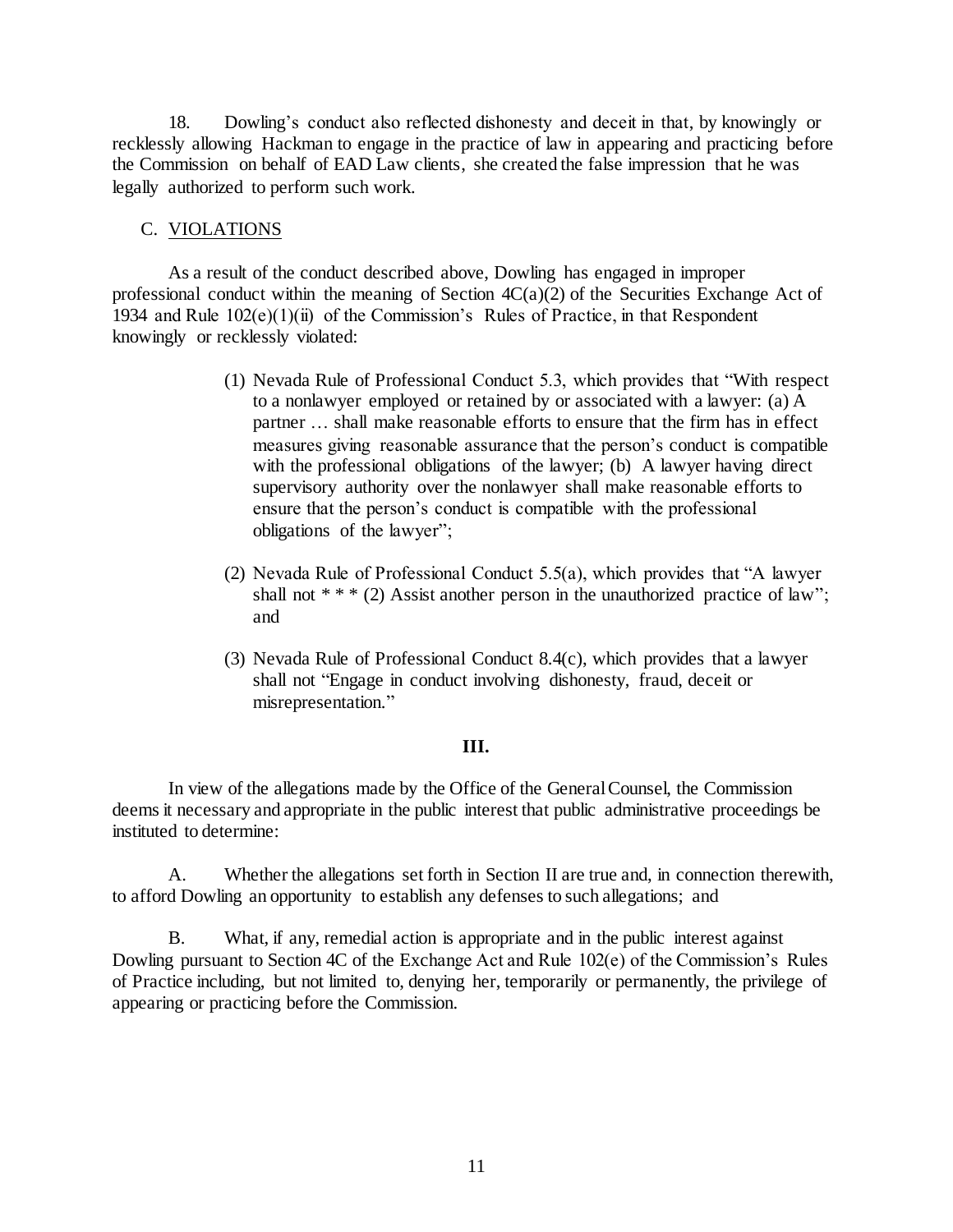IT IS ORDERED that a public hearing for the purpose of taking evidence on the questions set forth in Section III hereof shall be convened at a time and place to be fixed and before an Administrative Law Judge to be designated by further order of the Commission, pursuant to Rule 110 of the Commission's Rules of Practice, 17 C.F.R. § 201.110.

IT IS FURTHER ORDERED that Respondent shall file an Answer to the allegations contained in this Order within twenty (20) days after service of this Order, as provided by Rule 220(b) of the Commission's Rules of Practice, 17 C.F.R. § 201.220(b).

If Respondent fails to file the directed Answer, or fails to appear at a hearing or conference after being duly notified, the Respondent may be deemed in default and the proceedings may be determined against her upon consideration of this Order, the allegations of which may be deemed to be true as provided by Rules 155(a), 220(f), 221(f) and 310 of the Commission's Rules of Practice, 17 C.F.R. §§ 201.155(a), 201.220(f), 201.221(f), and 201.310.

This Order shall be served forthwith upon Dowling by any means permitted by the Commission's Rules of Practice.

IT IS FURTHER ORDERED that the Administrative Law Judge shall issue an initial decision within the 120-day timeframe specified in Commission Rule of Practice  $360(a)(2)(i)$ , 17 C.F.R.  $\sqrt{201.360(a)(2)}$ .

The Commission finds that it would serve the interests of justice and not result in prejudice to any party to provide, pursuant to Rule 100(c) of the Commission's Rules of Practice, 17 C.F.R. § 201.100(c), that notwithstanding any contrary reference in the Rules of Practice to service of paper copies, service to the Office of General Counsel of all opinions, orders, and decisions described in Rule 141, 17 C.F.R. § 201.141, and all papers described in Rule 150(a), 17 C.F.R. § 201.150(a), in these proceedings shall be by email to the attorneys who enter an appearance on behalf of the Office of General Counsel, and not by paper service.

Pursuant to Commission Rules of Practice 151 and 152, 17 C.F.R. § 201.151, 152, all papers shall be filed electronically in administrative proceedings using the Commission's Electronic Filings in Administrative Proceedings (eFAP) system, which can be accessed through the Commission's website at http://www.sec.gov/eFAP. Respondent also must serve and accept service of documents electronically. In addition to filing documents electronically using the eFAP system, an electronic copy of each filing must be emailed to [APFilings@sec.gov](mailto:APFilings@sec.gov) in PDF text-searchable format through July 12, 2021. Any exhibits should be sent as separate attachments, not a combined PDF.